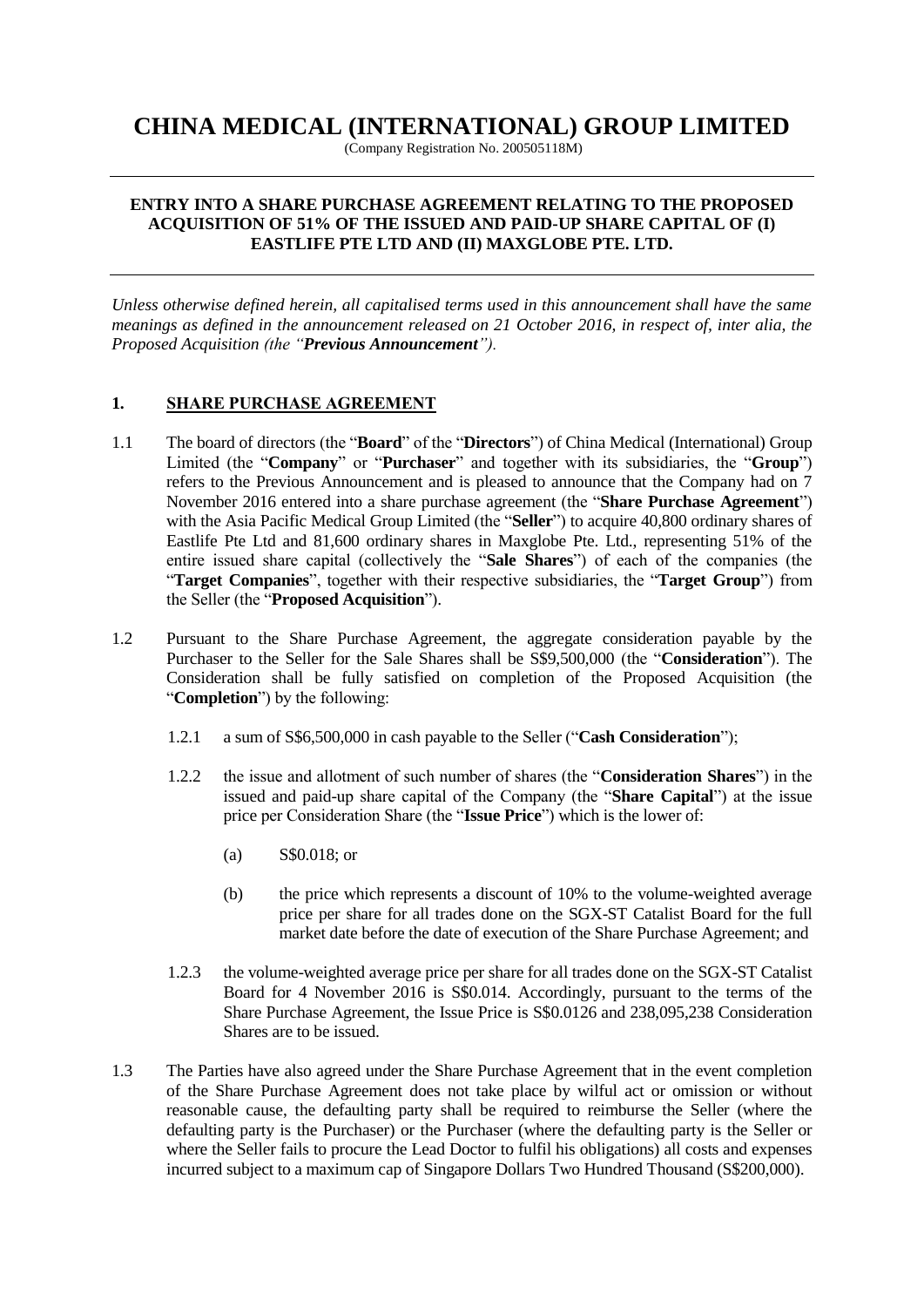1.4 Notwithstanding that the Proposed Acquisition does not constitute a "major transaction" under the ambit of the Listing Manual Section B: Rules of Catalist of the SGX-ST (the "**Catalist Rules**"), the Board has concluded that it is appropriate, in the interests of good corporate governance to seek prior approval of shareholders for the Proposed Acquisition. Further information on the Proposed Acquisition will be provided in a circular to the shareholders to be issued by the Company in due course. In addition, an EGM to seek the approval of shareholders for the Proposed Acquisition will be convened in due course.

## **2. INFORMATION ON THE SELLER**

- 2.1 Established in 1992, Asia Pacific Medical Group Limited provides a range of primary care and specialty services, with a focus on neurology and oncology. Asia Pacific Medical Group Limited introduced the first Gamma Knife machine to China and has since built a portfolio of hospitals and clinics in China and other parts of Southeast Asia, while also partnering with leading hospitals in China to provide medical, research and technology services.
- 2.2 Asia Pacific Medical Group Limited is wholly owned by Bain Gamma Limited, an exempted company incorporated in the Cayman Islands and majority owned by funds advised and affiliated with Bain Capital Private Equity ("**Bain Capital**"). Bain Capital is one of the world's leading private multi-asset alternative investment firms with more than \$75 billion in assets under management.

## **3. INFORMATION ON THE TARGET COMPANIES**

- 3.1 The Target Companies together with its wholly owned subsidiaries collectively own and operate clinics under The Sloane Clinic brand. Further particulars of the Target Companies are set out in Appendices A and B of this Announcement.
- 3.2 As one of the leading aesthetic clinics in Singapore and Malaysia, The Sloane Clinic is a chain of medical aesthetic clinics focusing on all aspects of cosmetic medicine from noninvasive aesthetic treatments to plastic surgery. The Sloane Clinic aims to empower change, be it defying the signs of ageing or enhancing one's beauty potential. The Sloane Clinic's team of doctors constantly seek out and fuse the latest non-invasive cosmetic dermatology and cutting-edge plastic surgery techniques, etching their place at the forefront of new technologies. This unique marriage allows The Sloane Clinic to serve all beauty concerns without prejudice or limitations. Since its inception in 2003, The Sloane Clinic has constantly been at the forefront of new technologies, being one of the pioneers in Southeast Asia region to offer Ulthera®, Fraxel® Restore Laser and ARTAS® Robotic Hair Transplant. The Sloane Clinic's exclusive line of cosmeceuticals Sloane Inc. has also received numerous awards and is sold worldwide.
- 3.3 The Seller holds 51% of the issued and paid-up capital of each of the Target Companies as a financial investor. The remaining 49% of the issued and paid-up capital of each of the Target Companies is held by Medi Innovation Sdn Bhd which is currently under receivership. To the best of the Seller's knowledge, Medi Innovation Sdn Bhd is not related to the Lead Doctor (as set out in para 4 below) or the Identified Doctors (as set out in para 6.2.1 below) and is an entity independent from the Seller, the Lead Doctor and the Identified Doctors.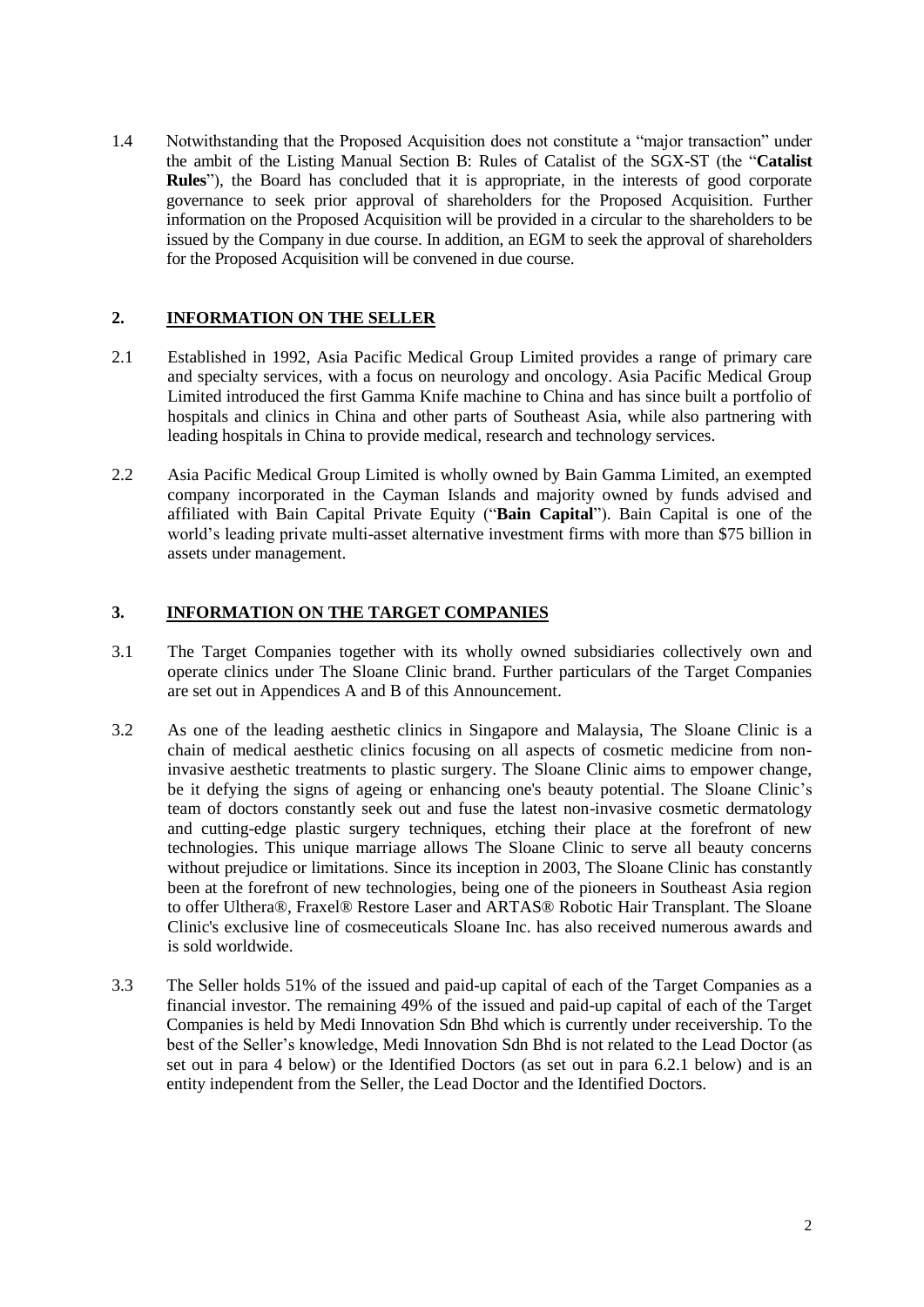## **4. INFORMATION ON THE LEAD DOCTOR**

Dr Kenneth Lee is the co-founder and Medical Director of The Sloane Clinic since 2003. The Sloane Clinic has branches in Singapore and Malaysia, and is one of the leading medical outfits in aesthetic medicine and cosmetic surgery. Under his guidance, The Sloane Clinic has won Best Aesthetic Clinic by Singapore Tatler from 2011 to 2016 as well as the Singapore Successful Brand Award 2015. Dr Lee is a key opinion leader, master trainer as well as speaker on aesthetic-related medical topics in international aesthetic conferences.

## **5. RATIONALE FOR THE PROPOSED ACQUISITION**

5.1 The Board is of the view that the Proposed Acquisition is in the best interests of the Company as The Sloane Clinic is a well-known group of medical aesthetics clinics in Singapore and Malaysia. The Proposed Acquisition is intended to expand the Group's medical aesthetics line into the Singapore and Malaysia markets to which it currently does not have a presence in. The Proposed Acquisition is in line with the Group's strategic plans and on-going efforts to pursue new investment opportunities and to diversify its business. This Proposed Acquisition will give the Group exposure to the medical aesthetic industry in Singapore and Malaysia and generate new revenue streams for the Group to improve its profitability and is likely to enhance the long term interests of shareholders.

## **6. PRINCIPAL TERMS OF THE SHARE PURCHASE AGREEMENT**

## **6.1 Consideration**

- 6.1.1 The Consideration was arrived at on a willing-buyer and willing-seller basis, after negotiations which were conducted on an arm's length basis amongst the Parties, after taking into account, *inter alia*, the business prospects of The Sloane Clinic and the Performance Assurance (as defined in para 6.2.2 below), which is the unconditional and irrevocable guarantee that the cumulative NPAT of the Target Companies for the Profit Target Period and as certified by the Purchaser's auditors shall not be less than S\$6,000,000.
- 6.1.2 On the issue and allotment of the Consideration Shares, the Consideration Shares shall be credited as fully paid-up and ranking *pari passu* in all respects with all the other then existing shares in the share capital of the Purchaser on Completion Date (as defined in para 6.7 below).
- 6.1.3 "**NPAT**" means the audited net profits of the Target Companies after taxation based on the audited consolidated accounts of the Target Group, as determined in accordance with accounting principles, standards and practices generally accepted in Singapore, prepared on the same basis and accounting principles as that of the accounts of the Company and after adjustments for non-operating items as mutually agreed between the Lead Doctor and the Purchaser.
- 6.1.4 The Company will be making an application to the Singapore Exchange Securities Trading Limited (the "**SGX-ST**") via its continuing sponsor as soon as reasonably practicable for the listing of, and quotation for, the Consideration Shares on the SGX-ST Catalist Board and will make the relevant announcements upon receipt of the listing and quotation notice from the SGX-ST.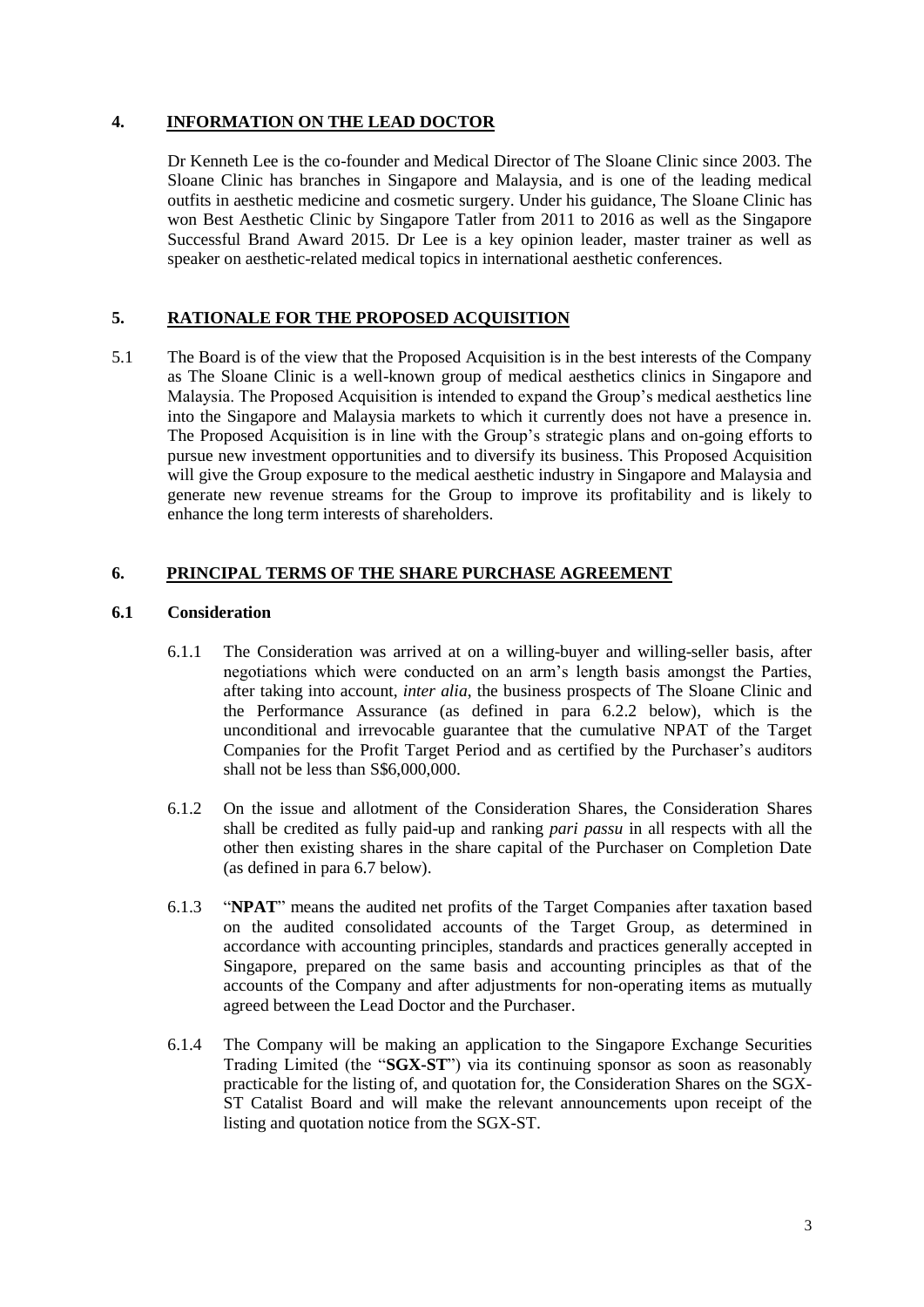- 6.1.5 As at 31 December 2015, the proforma NTA prepared based on unaudited consolidated financial results of the Target Companies is S\$984,216.
- 6.1.6 For the financial year ended 31 December 2015, the proforma net profits attributable to the assets being acquired prepared based on unaudited consolidated financial results of the Target Companies is S\$507,648.

#### **6.2 Performance Assurance**

- 6.2.1 Pursuant to the terms of the Share Purchase Agreement, one of the conditions precedent is the entry into by the Lead Doctor, the Doctor Entity (as defined in para 6.3.1 below) and the Identified Doctors of a deed of performance assurance ("**Deed of Performance Assurance**"). The Identified Doctors are Dr Low Chai Ling, Dr Chua Han Boon, Dr Tan Wang Theng and Dr Tan Ying Chien.
- 6.2.2 The Lead Doctor, the Doctor Entity and the Identified Doctors shall unconditionally and irrevocably guarantee that the cumulative NPAT for the Profit Target Period as certified by the Purchaser's auditors is not less than S\$6 million (the "**Performance Assurance**").
- 6.2.3 The Profit Target Period means cumulatively the financial years ending 31 December 2017, 31 December 2018 and 31 December 2019.
- 6.2.4 In the event the actual NPAT over the Profit Target Period is less than the Performance Assurance, the Lead Doctor, the Doctor Entity and the Identified Doctors shall make good the difference between the Performance Assurance and the actual cumulative NPAT for the Profit Target Period (the "**Shortfall**"). The Lead Doctor, the Doctor Entity and the Identified Doctors is to make good the Shortfall in cash within 90 days of demand by the Purchaser.

#### **6.3 Doctor's Shares, Service Agreement and Employment Agreements**

- 6.3.1 In consideration of the provision of the Performance Assurance, the Purchaser had pursuant to the Framework Agreement agreed to issue and allot 158,730,158 shares in the share capital of the Purchaser based on the Issue Price and at NIL consideration to the Lead Doctor or to an entity which is owned by the Lead Doctor and the Identified Doctors (the "**Doctor Entity**") and ranking *pari passu* in all respects with all the other then existing shares in the share capital of the Purchaser (the "**Doctor's Shares**") on Completion Date (as defined in para 6.7 below). The issue of the Doctor's Shares shall be subject to shareholders' approval at an EGM to be convened in due course.
- 6.3.2 The Company will be making an application to the SGX-ST via its continuing sponsor as soon as reasonably practicable after the execution of the Deed of Performance Assurance for the listing of, and quotation for, the Doctor's Shares on the SGX-ST Catalist Board and will make the relevant announcements upon receipt of the listing and quotation notice from the SGX-ST.
- 6.3.3 The Lead Doctor shall enter into the Service Agreement to operate and manage The Sloane Clinic. The employment of the Lead Doctor shall commence from the Completion and continue for a term of 5 years and automatically extended by recurring periods of 3 years thereafter, unless and until terminated in accordance with the terms of the Service Agreement. The Lead Doctor shall commit his skills and resources exclusively to The Sloane Clinic, unless directed by the Company.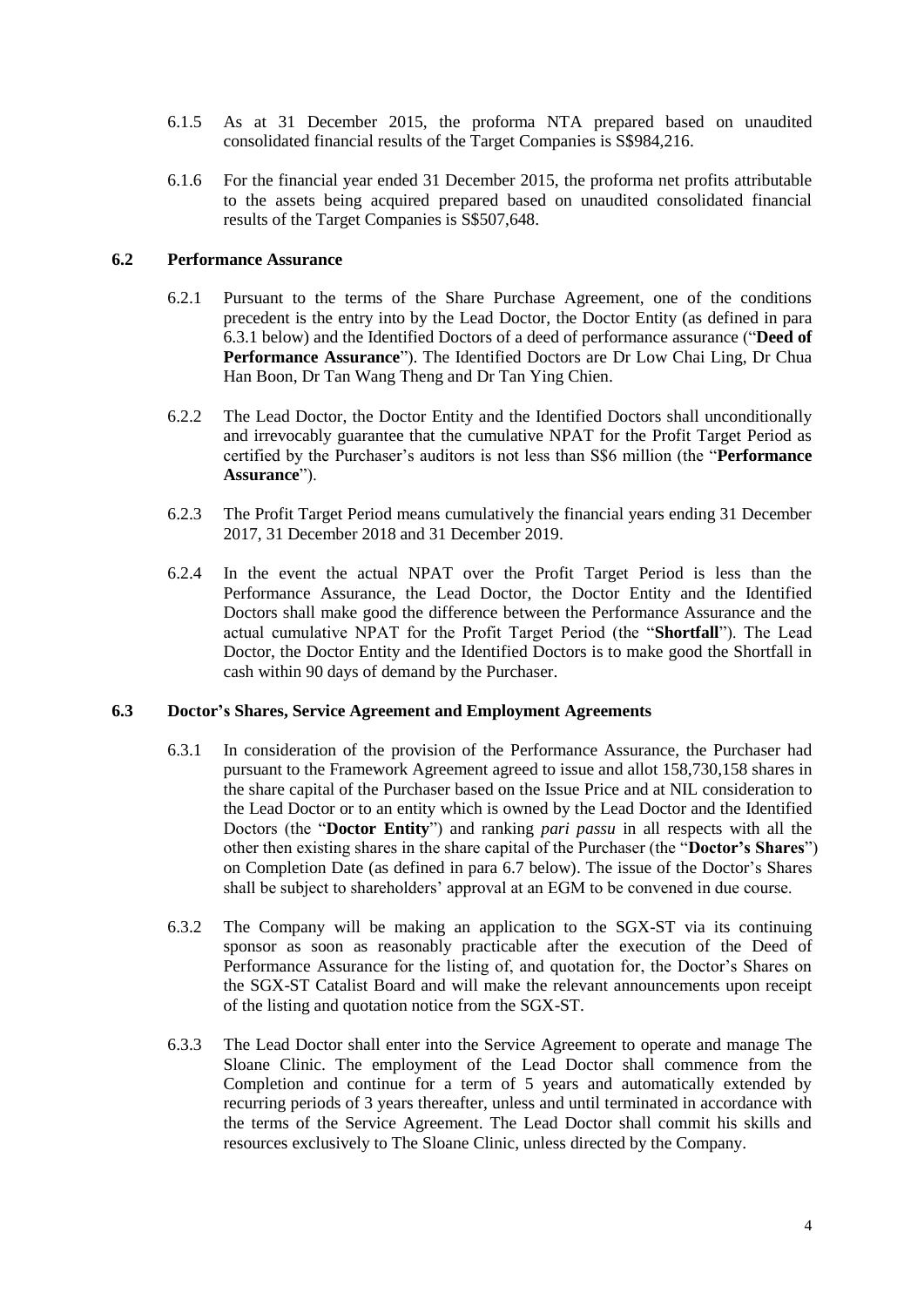6.3.4 Pursuant to the terms of the Share Purchase Agreement, it is a condition precedent that the Lead Doctor procures the delivery to the Company of the Employment Agreements. The Employment Agreements refer to 5 year employment agreements to be entered into by any member of the Target Group and/or any entity within the Group, as may be directed by the Purchaser with each of the Identified Doctors, terms of which are to be mutually agreed upon by the Lead Doctor, the Identified Doctors and the Purchaser.

## **6.4 Moratorium**

- 6.4.1 The Consideration Shares shall be subject to a 6-month moratorium period commencing on the Completion Date.
- 6.4.2 The Doctor's Shares shall also be subject to a 36-month moratorium period commencing on the Completion Date. In the event the cumulative NPAT for financial years ending 31 December 2017, 31 December 2018 and the unaudited net profits of the Target Companies after taxation based on the unaudited consolidated accounts of the Target Group for the 6-month period ending 30 June 2019 is less than S\$5,000,000, upon notice issued by the Purchaser to the Lead Doctor or the Doctor Entity, as the case may be, the moratorium period shall be extended by seven (7) months.
- 6.4.3 During the respective moratorium periods, the Seller and the Lead Doctor and/or the Doctor Entity, as the case may be, shall not (directly or indirectly), *inter alia*, offer, pledge, sell, contract to sell, grant any option, right or warrant to purchase, lend, hypothecate or encumber or otherwise transfer or dispose of, all or any part of the Consideration Shares or the Doctor's Shares, as the case may be.

#### **6.5 Conditions Precedent in relation to the Share Purchase Agreement**

The Completion is conditional upon, *inter alia*:

- 6.5.1 the results of a due diligence exercise over the Target Group being satisfactory to the Purchaser in its sole and absolute discretion and reveals no Material Adverse Effect;
- 6.5.2 all approvals, waivers or consents as may be required by the Seller to enable the Purchaser or (as the case may be) any acquiring entity to be registered as holder of any and all of the Sale Shares, and to give effect to the transactions contemplated under the Share Purchase Agreement being obtained and where any waiver, consent or approval is subject to conditions, such conditions being satisfactory to the Purchaser in its sole and absolute discretion and if required to be fulfilled by a particular date, being so fulfilled, and such approvals, waivers or consents remaining valid and in full force and effect;
- 6.5.3 the Target Companies not having received notice of any claim, action, injunction, order, directive or notice restraining or prohibiting the entering into or the consummation of the transactions contemplated by the Share Purchase Agreement or seeking damages or other recourse in respect thereof, or notice that any of the foregoing is pending or threatened;
- 6.5.4 there being no event having occurred which has or could reasonably be expected to have a Material Adverse Effect on the business, operations, assets, financial condition or prospects of the Target Companies;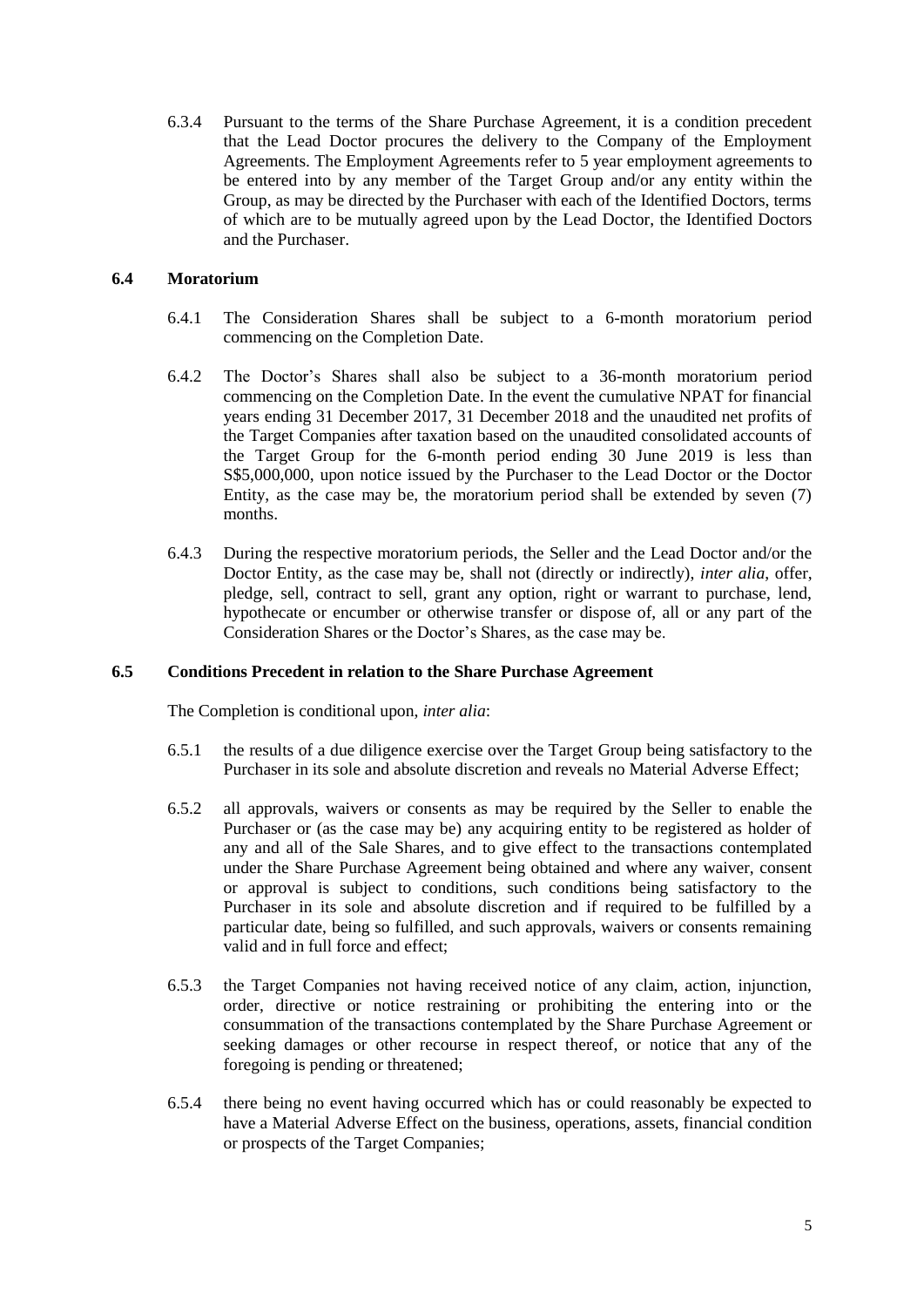- 6.5.5 the Purchaser obtaining such approval(s) in connection with the Share Purchase Agreement from its board of directors and shareholders;
- 6.5.6 the listing and quotation notice from the SGX-ST for the listing of, and quotation for, the Consideration Shares and the Doctor's Shares on the Catalist not having been revoked or amended and, where such approval is subject to, to the extent that any conditions for the listing of, and quotation for, the Consideration Shares and the Doctor's Shares on the Catalist are required to be fulfilled on or before Completion Date, they are so fulfilled;
- 6.5.7 the allotment, issue and subscription of the Consideration Shares and the Doctor's Shares not being prohibited by any statute, order, rule, regulation, directive or request promulgated or issued after the date of the Share Purchase Agreement by any legislative, executive or regulatory body or authority of Singapore or elsewhere, which is applicable to the Target Companies and/or the Purchaser;
- 6.5.8 the Purchaser not having received notice of any claim, action, injunction, order, directive or notice restraining or prohibiting the entering into or the consummation of the transactions contemplated by the Share Purchase Agreement or seeking damages or other recourse in respect thereof, or notice that any of the foregoing is pending or threatened;
- 6.5.9 the Lead Doctor having delivered to the Purchaser the duly executed Service Agreement and Deed of Performance Assurance; and
- 6.5.10 the Lead Doctor having procured the delivery to the Purchaser duly executed Employment Agreements (as defined in para 6.3.4) and Deed of Trade Marks Assignment (as defined below).

For the purposes of the Share Purchase Agreement, Material Adverse Effect means any fact, matter, event, circumstance or condition that, individually or in combination with any other facts, matters, events, circumstances or conditions, has had, a material adverse effect on the business, operations, conditions (financial or otherwise), cashflows, assets or prospects of the Target Group taken as a whole, and if such fact, matter, event, circumstance or condition is quantifiable, resulting in losses, liabilities, costs and expenses to the Target Group amounting to 10% or more of the Consideration, but excludes any change or effect resulting from general economic conditions or any change or effect which has a general impact on the industry in which the Target Group operates to the extent that such changes or events do not have a materially disproportionate effect on the Target Group as compared to other entities in the same industry with substantially similar business.

#### **6.6 Deeds of Assignment**

- 6.6.1 Dr Low Chai Ling, one of the Identified Doctors, is currently the legal and beneficial owner of certain trade marks used in the business operated by the Target Companies. Pursuant to the terms of the Share Purchase Agreement, it is a condition precedent that the Lead Doctor is to procure the delivery of a deed of trade marks assignment (the "**Deed of Trade Marks Assignment**") be entered into by the Purchaser with Dr Low Chai Ling, in relation to the transfer and absolute assignment of the trade marks from Dr Low Chai Ling to the Purchaser on terms to be mutually agreed between the Purchaser and Dr Low Chai Ling.
- 6.6.2 Pursuant to the terms of the Share Purchase Agreement, one of the items to be delivered by the Seller to the Purchaser at Completion is a deed of assignment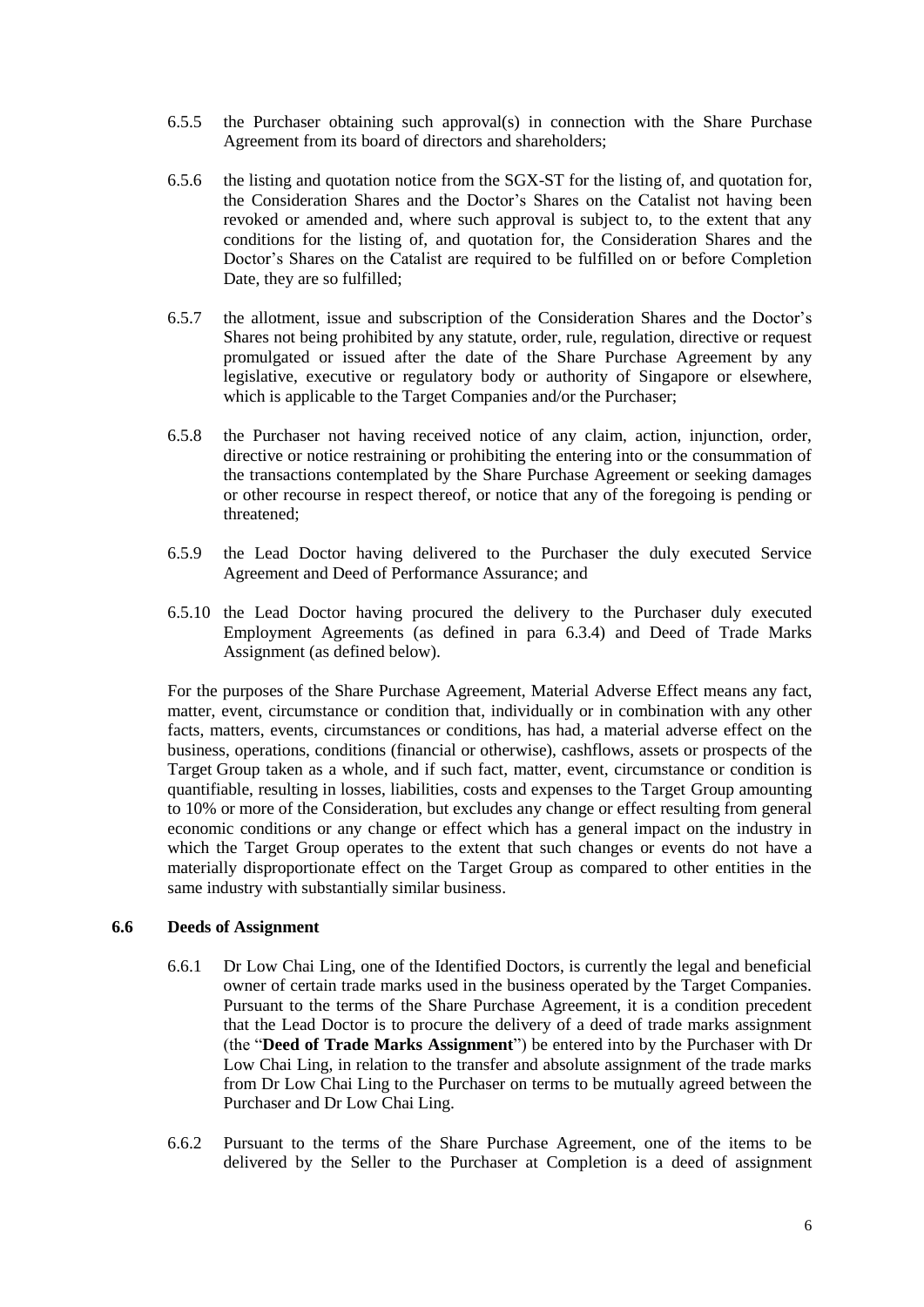executed by the Seller in favour of the Purchaser whereby the Seller shall assign to the Purchaser all outstanding dividends owing by the Target Companies to the Seller at NIL consideration.

## **6.7 Completion**

Subject to the conditions precedent of the Proposed Acquisition being satisfied or waived, the Proposed Acquisition is expected to be completed on 31 December 2016 after the satisfaction of the conditions precedent set out in the Share Purchase Agreement or such other date as may be mutually agreed between the Parties in writing (the "**Completion Date**").

## **7. BOARD'S VIEW ON THE PERFORMANCE ASSURANCE**

- 7.1 The view of the Board
	- 7.1.1 The Board is of the view that the Performance Assurance is acceptable to the Company and shareholders taking into account the following factors:
		- (a) The Sloane Clinics are a comprehensive specialty chain of clinics focusing on all aspects of aesthetics, from cosmetic dermatology to plastic surgery both in Singapore and Malaysia; and
		- (b) The Lead Doctor has a wealth of experience and is a reputable doctor who specialises in ablative lasers and fillers.
- 7.2 Commercial bases and assumptions upon which the quantum of profit guarantee or the profit forecast is based

The quantum of the Performance Assurance was derived by the Lead Doctor taking into consideration the future plans of the Target Companies for the next three financial years after the Proposed Acquisition. Under the leadership of the Lead Doctor, the Group intends to expand The Sloane Clinic into other parts of Asia, including China, Indonesia, Philippines and Thailand.

7.3 Manner and amount of compensation to be paid by the Lead Doctor

Under the terms of the Framework Agreement and to be set out in the Deed of Performance Assurance, in the event that the Performance Assurance is not met, the Lead Doctor, Identified Doctors and Doctor Entity will, jointly and severally, within 90 days of demand by the Company, make good the Shortfall, by paying the Shortfall in cash to the Company.

7.4 Safeguards put in place to ensure the Company's right of recourse

The Lead Doctor, Doctor Entity and the Identified Doctors shall be jointly and severally liable for the Shortfall in accordance with the terms of the Deed of Performance Assurance to be entered into. In addition, in the event of a Shortfall (as defined in para 6.2.4 above) and the Lead Doctor does not make good the Shortfall within 90 days of demand by the Company, the Lead Doctor or the Doctor's Entity, shall take all such steps necessary to sell the Doctor's Shares and shall utilize the proceeds from such sale, up till the amount necessary to make good the Shortfall.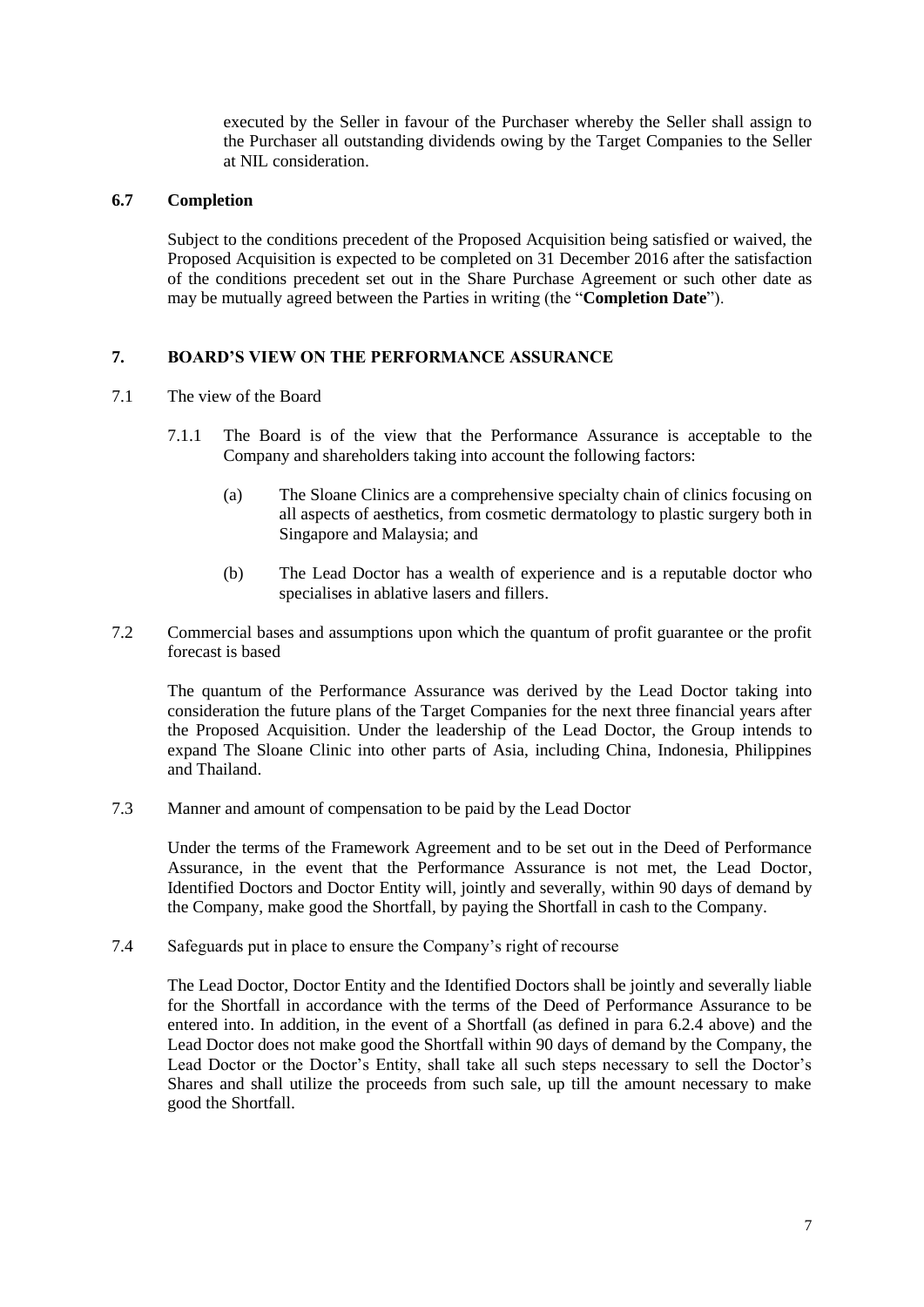## **8. RELATIVE FIGURES UNDER CHAPTER 10 OF THE CATALIST RULES**

- 8.1 Relative Figures under Rule 1006 of the Catalist Rules
	- 8.1.1 Based on the latest announced unaudited consolidated financial statements of the Group for the period ended 30 June 2016, the relative figures for the Proposed Acquisition computed on the bases set out in Rule 1006 of the Catalist Rules are as follows:

| (a) | Net asset value of the assets to be disposed of,      | Not applicable<br>to<br>an |
|-----|-------------------------------------------------------|----------------------------|
|     | compared with the Group's net asset value             | acquisition                |
| (b) | Net profit attributable to the Target Companies as    | $-3.5\%$ <sup>(1)</sup>    |
|     | compared with the Group's net loss for the period     |                            |
|     | ended 30 June 2016                                    |                            |
| (c) | Aggregate value of the consideration as compared      | 23.01%                     |
|     | with the Company's market capitalisation as at 4      |                            |
|     | November 2016, being the last full market date before |                            |
|     | the date of execution of the Share Purchase           |                            |
|     | Agreement <sup>(2)</sup>                              |                            |
| (d) | The number of shares to be issued by the Company as   | 13.46%                     |
|     | consideration for the Proposed Acquisition, as        |                            |
|     | compared with the number of equity securities of the  |                            |
|     | Company previously in issue $(3)$                     |                            |
| (e) | The aggregate volume or amount of proved and $N/A$    |                            |
|     | probable reserves to be disposed of, compared with    |                            |
|     | the aggregate of the group's proved and probable      |                            |
|     | reserves                                              |                            |

**Notes**:

- (1) The net profit of the Target Companies for the period ended 30 June 2016 and the net loss of the Group for the period ended 30 June 2016 being S\$66,500 and S\$1,902,000 respectively.
- (2) Based on the consideration and market capitalisation of the Company of S\$41,287,866 which is determined by multiplying the issued share capital of the Company of 2,949,133,315 shares in issue with the volume weighted average price of S\$0.014 transacted on the SGX-ST Catalist Board on 4 November 2016 ("**VWAP**") (being the last full market day for which the shares were traded prior to the day the Share Purchase Agreement was entered into).
- (3) The Consideration Shares shall be issued by the Company as part consideration for the Proposed Acquisition and the Doctor's Shares shall also be issued in connection with the Proposed Acquisition. The issue price of S\$0.0126 for the Consideration Shares and Doctor's Shares represents a 10% discount to the VWAP and as such the aggregate amount of shares to be issued is 396,825,396.
- 8.2 Based on the above, the relative figures computed on the bases set out under Rule 1006(b), (c) and (d) of the Catalist Rules are between -3.5% and 23.01% but are less than 75%. Notwithstanding that the Proposed Acquisition does not constitute a "major transaction" under the ambit of the Catalist Rules, the Company will be seeking shareholders' approval for reasons mentioned in paragraph 1.4 of this Announcement.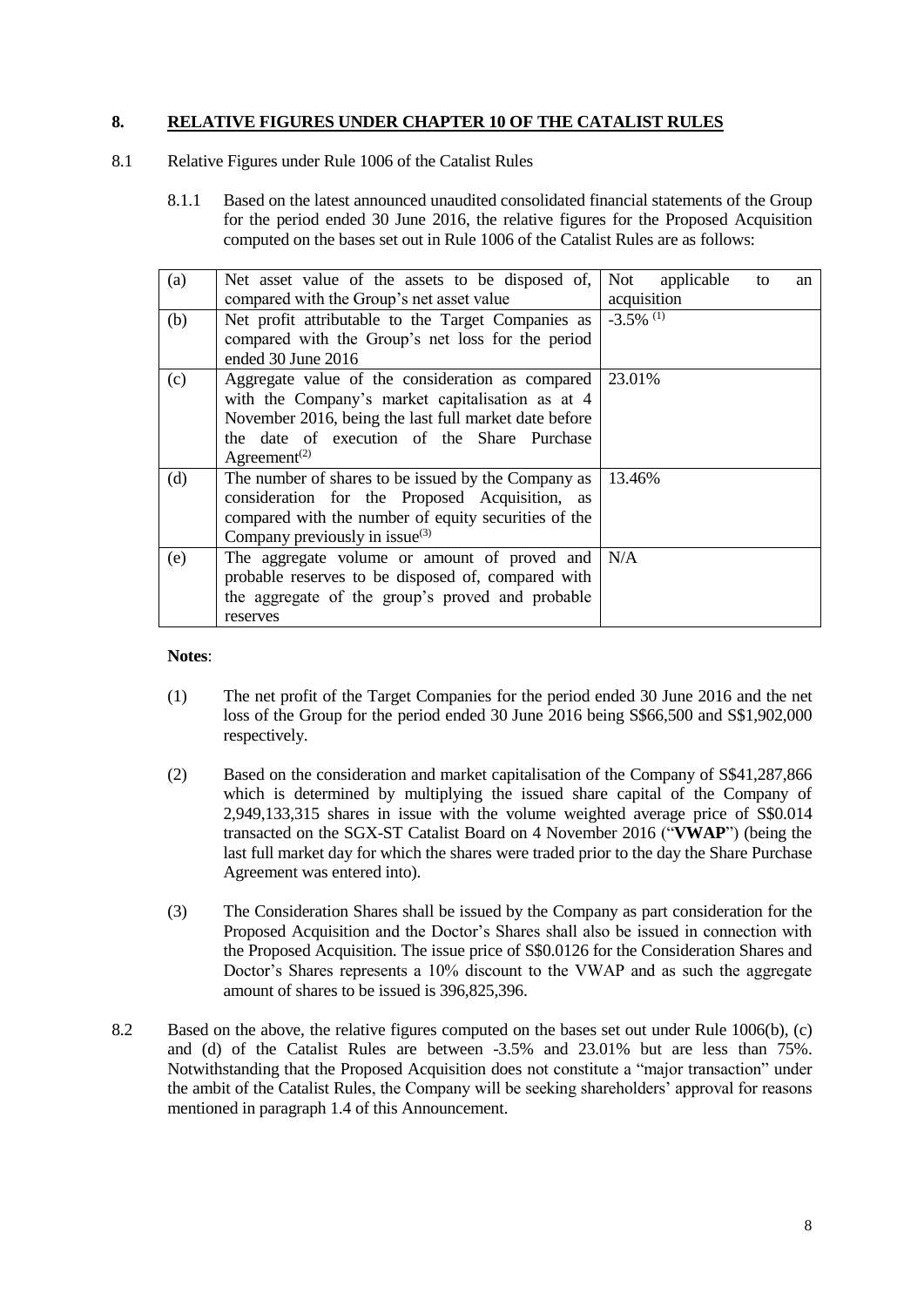8.3 No person will be appointed to the Board in connection with the Proposed Acquisition. Accordingly, there is no service contract proposed to be entered into between the Company with any person proposed to be appointed as a director to the Board.

## **9. FINANCIAL EFFECTS**

## **9.1 Bases and Assumptions**

- 9.1.1 Shareholders are advised to read this section carefully and to note that the financial effects of the Proposed Acquisition set out below are strictly for illustrative purposes only and do not purport to be indicative or a projection of the results and financial position of the Company and the Group after the Proposed Acquisition. The pro forma financial effect of the Proposed Acquisition is based on, *inter alia*:
	- (i) the financial effects of the Proposed Acquisition on the Share Capital, Net Tangible Assets ("**NTA**") and Earnings Per Share ("**EPS**") of the Group based on the audited consolidated financial statements of the Group for the financial year ended 31 December 2015 ("**FY2015**") and the unaudited financial statements of the Target Companies for FY2015; and
	- (ii) the effect of the Proposed Acquisition on the NTA per share had been effected on 31 December 2015 and the EPS assumes that the Proposed Acquisition had been effected on 1 January 2015.

## **9.2 Share Capital**

|                               | <b>Before the Proposed</b><br><b>Acquisition</b> | <b>After the Proposed</b><br><b>Acquisition</b> |
|-------------------------------|--------------------------------------------------|-------------------------------------------------|
| Number of issued shares       | 2,649,133,315                                    | 3.045.958.711                                   |
| Amount of share capital (S\$) | 46,485,000                                       | 51,485,000                                      |

## **9.3 NTA**

|                          | <b>Before the Proposed</b><br><b>Acquisition</b> | <b>After the Proposed</b><br><b>Acquisition</b> |
|--------------------------|--------------------------------------------------|-------------------------------------------------|
| NTA(S\$)                 | 5,195,000                                        | 6,179,216                                       |
| Number of shares         | 2,649,133,315                                    | 3,045,958,711                                   |
| NTA per share (Singapore | 0.20                                             | 0.20                                            |
| cents)                   |                                                  |                                                 |

#### **9.4 EPS**

|                                         | <b>Before the Proposed</b><br><b>Acquisition</b> | <b>After the Proposed</b><br><b>Acquisition</b> |
|-----------------------------------------|--------------------------------------------------|-------------------------------------------------|
| Loss for the year $(S\$ )               | (1,309,000)                                      | (801, 352)                                      |
| Number of shares                        | 2,649,133,315                                    | 3,045,958,711                                   |
| per share (Singapore)<br>Loss<br>cents) | (0.049)                                          | (0.026)                                         |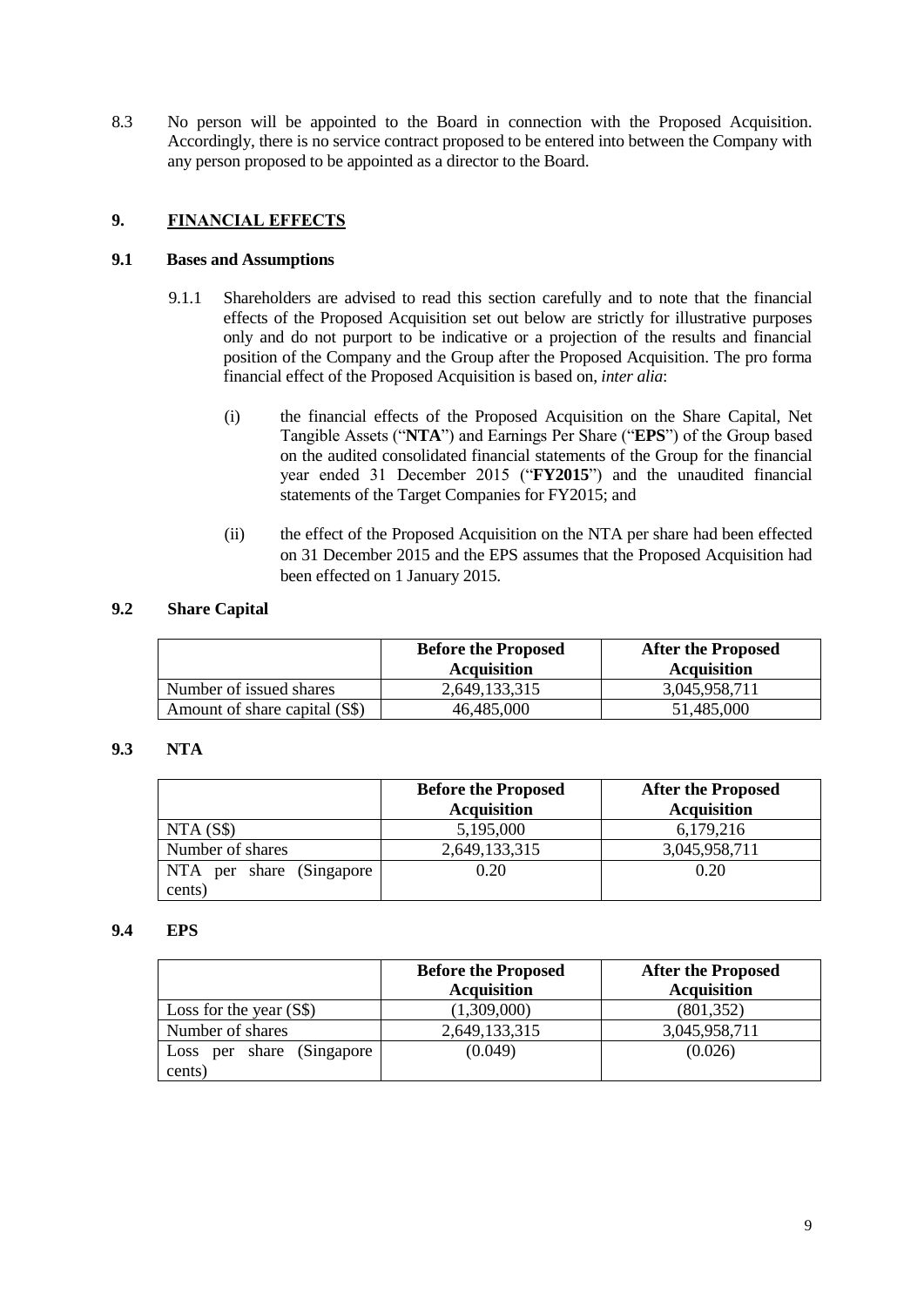## **10. INTRODUCER FEE**

The Company will be making a payment of S\$500,000 to Toh Ee Han for the introductory services provided by him with regards to the Proposed Acquisition subject to the successful completion of the Share Purchase Agreement.

## **11. CHANGE IN INTERESTS OF THE DIRECTORS, SUBSTANTIAL SHAREHOLDERS, THE SELLER AND THE LEAD DOCTOR**

Details of the change in interests of the Directors, substantial shareholders, the Seller and the Lead Doctor before and after the Proposed Acquisition is set out in Appendix C of this Announcement.

## **12. INTEREST OF DIRECTORS AND SUBSTANTIAL SHAREHOLDERS**

None of the Directors, nor, to the best of the knowledge of the Directors, the substantial shareholders of the Company, has any interest, direct or indirect, in the Proposed Acquisition, other than through their respective shareholdings in the Company (if any).

## **13. SOURCE OF FUNDS**

The Proposed Acquisition will be funded by internal resources as well as proceeds from fund raising exercises undertaken by the Company. Information on placement exercises undertaken by the Company are set out in the Company's announcements released on 24 October 2016 and 2 November 2016. The Proposed Acquisition is not expected to have any material impact on the earnings per share or net tangible assets per share of the Group for the current financial year ending 31 December 2016.

## **14. DOCUMENTS AVAILABLE FOR INSPECTION**

A copy of the Share Purchase Agreement is available for inspection during normal business hours at the Company's registered office for a period of three  $(3)$  months from the date of this Announcement.

#### **15. EGM AND CIRCULAR TO SHAREHOLDERS**

The Company will convene an EGM to seek the approval of the Shareholders for the Proposed Acquisition and a circular containing, *inter alia*, details thereof, together with the opinions and recommendations of the Directors in relation thereto and enclosing the notice of EGM in connection therewith, will be dispatched to the Shareholders in due course.

#### **16. RESPONSIBILITY STATEMENT**

16.1 The Directors collectively and individually accept full responsibility (save in respect of the Seller, the Target Companies, the Target Companies' shareholders and the Lead Doctor) for the accuracy of the information given in this Announcement and confirm after making all reasonable enquiries that, to the best of their knowledge and belief, this Announcement constitutes full and true disclosure of all material facts about the Proposed Acquisition and the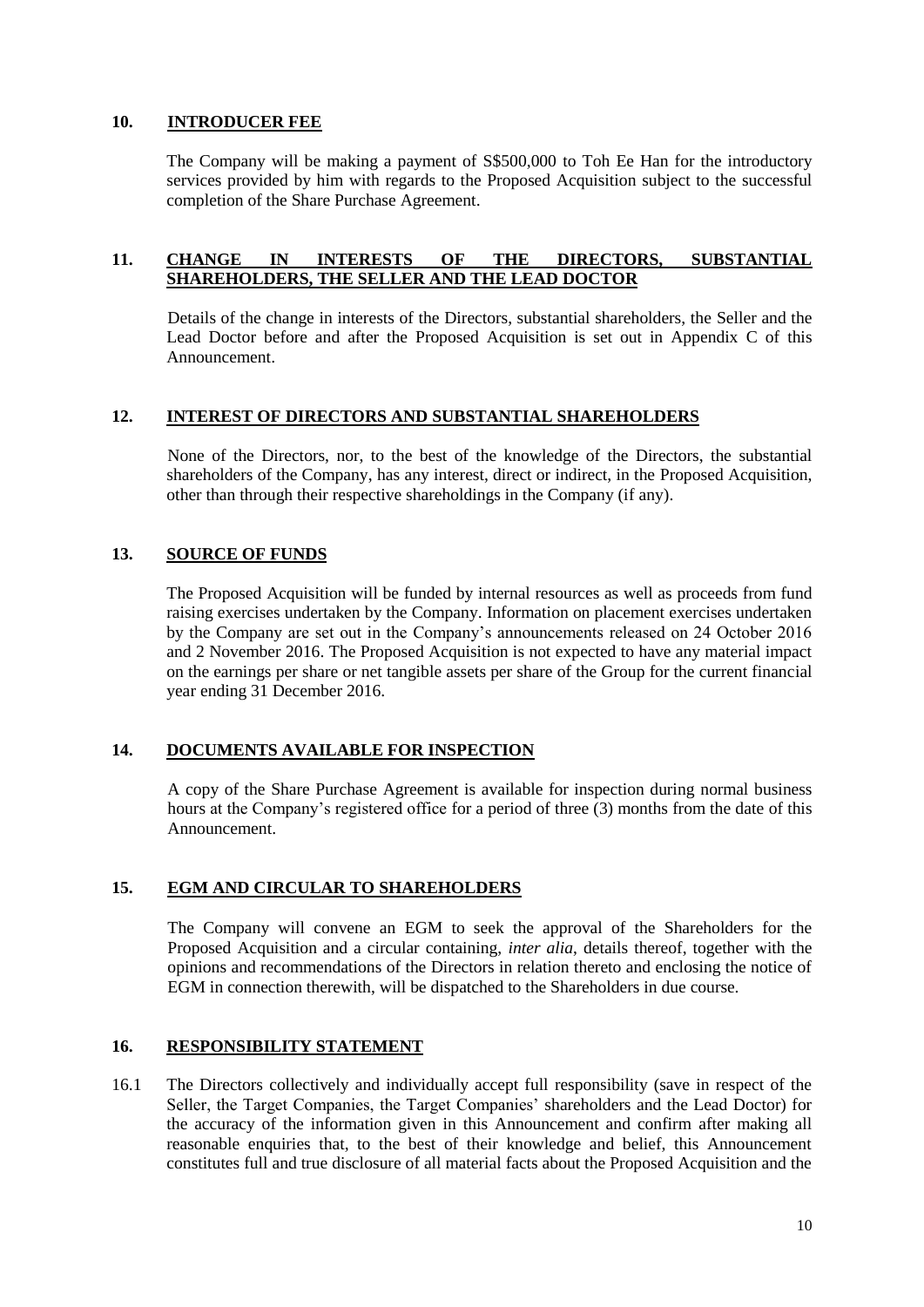Group and the Directors are not aware of any facts the omission of which would make any statement in this Announcement misleading. Where information in the Announcement has been extracted from published or otherwise publicly available sources or obtained from a named source, the sole responsibility of the Directors has been to ensure that such information has been accurately and correctly extracted from those sources and/or reproduced in this Announcement in its proper form and context.

- 16.2 The Seller accepts full responsibility for the accuracy of the information given in this Announcement in respect of itself, the Target Companies and the Target Companies' shareholders and confirm after making all reasonable enquiries that, to the best of its knowledge and belief, this Announcement constitutes full and true disclosure of all material facts in respect of itself, the Target Companies and the Target Companies' shareholders and it is not aware of any facts the omission of which would make any statement in this Announcement in respect of itself, the Target Companies and the Target Companies' shareholders misleading.
- 16.3 The Lead Doctor accepts full responsibility for the accuracy of the information given in this Announcement in respect of himself, the Identified Doctors and the Doctor Entity and confirm after making all reasonable enquiries that, to the best of its knowledge and belief, this Announcement constitutes full and true disclosure of all material facts in respect of himself, the Identified Doctors and the Doctor Entity and he is not aware of any facts the omission of which would make any statement in this Announcement in respect of himself, the Identified Doctors and the Doctor Entity misleading.

## **17. CAUTIONARY STATEMENT**

**The Board would like to advise shareholders that, although the Share Purchase Agreement has been entered into, completion of the Proposed Acquisition is subject to conditions precedents being fulfilled and there is no certainty or assurance as at the date of this Announcement that the Proposed Acquisition will be completed or that no changes will be made to the terms thereof. Accordingly, shareholders are advised to exercise caution in dealings with the Shares. Shareholders are advised to read this Announcement and any further update announcement(s) released by the Company in connection with the Proposed Acquisition carefully. Shareholders should consult their stockbrokers, bank managers, solicitors or other professional advisers if they have any doubt about the actions they should take.**

#### **BY ORDER OF THE BOARD 8 November 2016**

*This announcement has been prepared by the Company and its contents have been reviewed by the Company's sponsor, PrimePartners Corporate Finance Pte. Ltd. (the "Sponsor") for compliance with the Singapore Exchange Securities Trading Limited (the "SGX-ST") Listing Manual Section B: Rules of Catalist. The Sponsor has not verified the contents of this announcement.* 

*This announcement has not been examined or approved by the SGX-ST. The Sponsor and the SGX-ST assume no responsibility for the contents of this announcement, including the accuracy, completeness or correctness of any of the information, statements or opinions made or reports contained in this announcement.* 

*The contact person for the Sponsor is Mr Lance Tan, Director, Continuing Sponsorship, at 16 Collyer Quay, #10-00 Income at Raffles, Singapore 049318, telephone (65) 6229 8088.*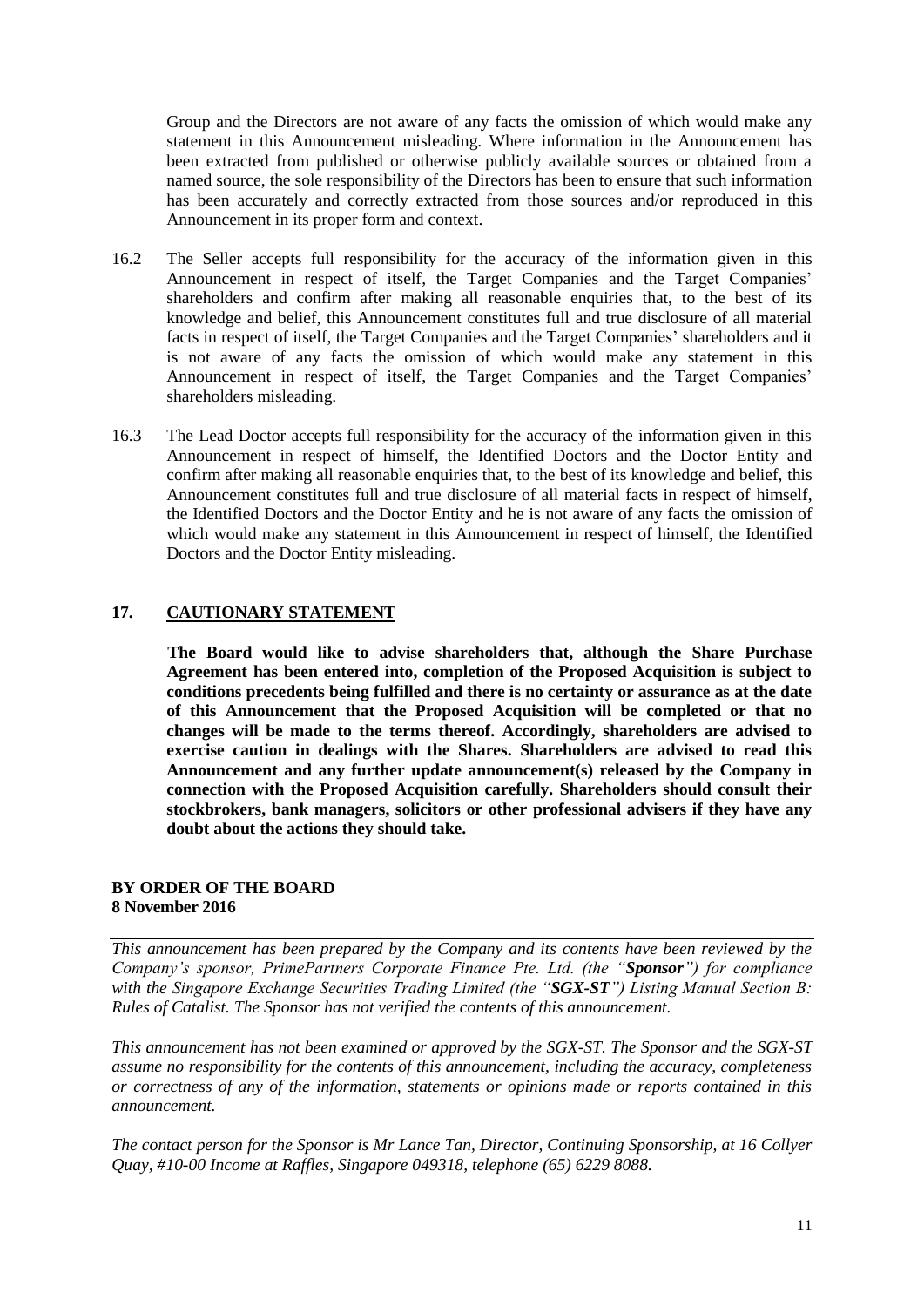## **APPENDIX A**

## **ORGANISATION STRUCTURE OF TARGET GROUP**

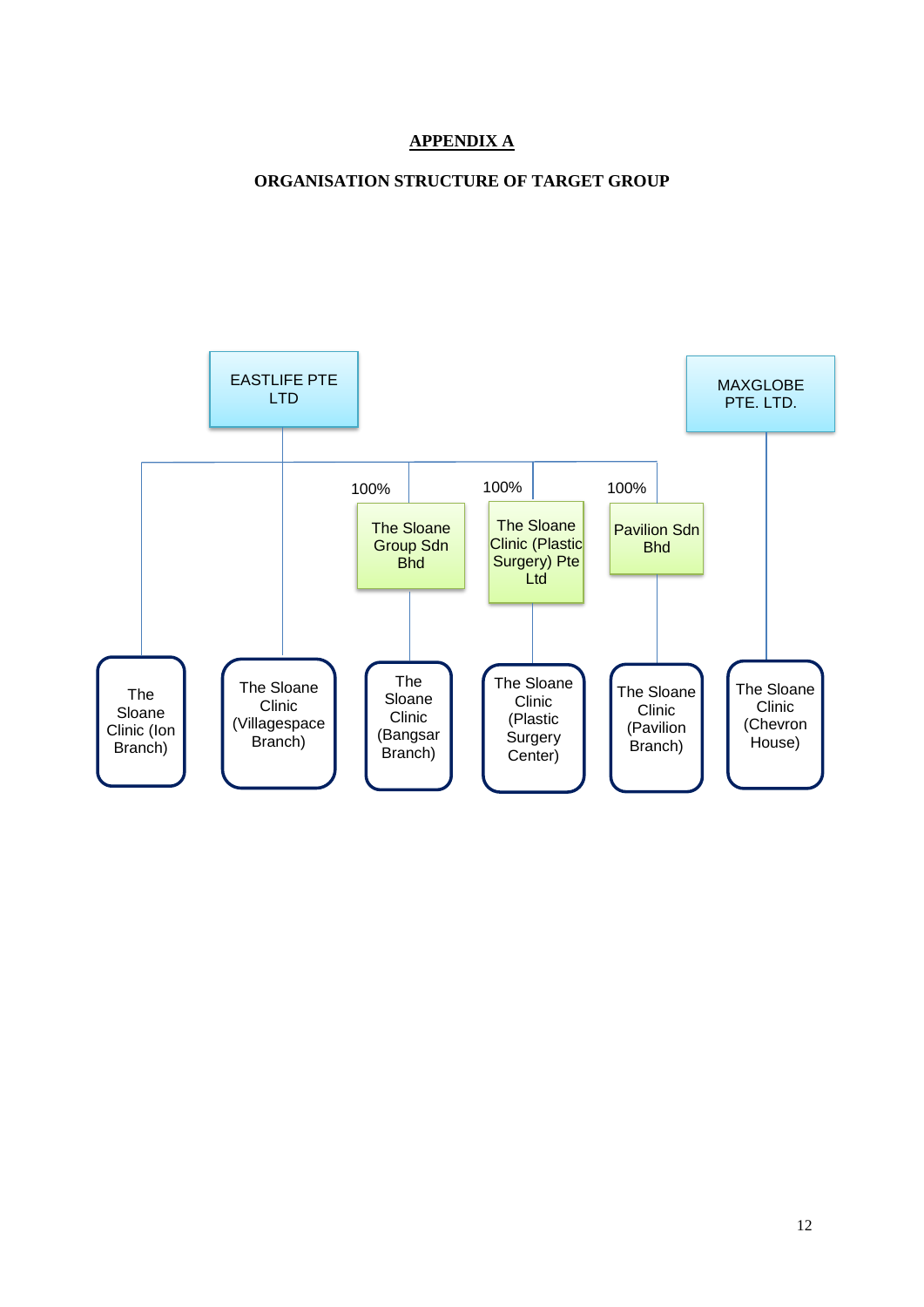## **APPENDIX B**

## **DETAILS OF TARGET COMPANIES**

| <b>Name of Target Company</b>                       |                | <b>Eastlife Pte Ltd</b>                                                                                               |  |  |
|-----------------------------------------------------|----------------|-----------------------------------------------------------------------------------------------------------------------|--|--|
| <b>Registered Number</b>                            | $\ddot{\cdot}$ | 199307483C                                                                                                            |  |  |
| Registered office                                   |                | 2 Jalan Kilang Barat<br>#05-01 Singapore 159346                                                                       |  |  |
| Date and place of incorporation                     | $\ddot{\cdot}$ | 12 November 1993<br>Singapore                                                                                         |  |  |
| Number of issued shares and issued share<br>capital | $\mathbb{R}$   | 80,000 ordinary shares; S\$80,000                                                                                     |  |  |
| Registered shareholder and shares held              |                | Medi Innovation Sdn Bhd $-39,200$ ordinary shares;<br>Asia Pacific Medical Group Limited - 40,800<br>ordinary shares. |  |  |
| Directors                                           | $\ddot{\cdot}$ | Dr Hardie Billy                                                                                                       |  |  |
|                                                     |                | Li Min                                                                                                                |  |  |
|                                                     |                | Chow Chu Keung<br>Pan Jie                                                                                             |  |  |
|                                                     |                |                                                                                                                       |  |  |
| <b>Name of Target Company</b>                       | :              | <b>Maxglobe Pte. Ltd.</b>                                                                                             |  |  |
| <b>Registered Number</b>                            | $\ddot{\cdot}$ | 200300966C                                                                                                            |  |  |
| Registered office                                   |                | 2 Jalan Kilang Barat                                                                                                  |  |  |
|                                                     |                | #05-01 Singapore 159346                                                                                               |  |  |
| Date and place of incorporation                     |                | 30 January 2003                                                                                                       |  |  |
|                                                     |                | Singapore                                                                                                             |  |  |
| Number of issued shares and issued share<br>capital |                | 160,000 ordinary shares; S\$160,000 share capital                                                                     |  |  |
| Registered shareholder and shares held              | $\ddot{\cdot}$ | Medi Innovation Sdn Bhd $-78,400$ ordinary<br>shares;                                                                 |  |  |
|                                                     |                | Asia Pacific Medical Group Limited - 81,600<br>ordinary shares.                                                       |  |  |
| Directors                                           | $\ddot{\cdot}$ | Dr Hardie Billy                                                                                                       |  |  |
|                                                     |                | Li Min                                                                                                                |  |  |
|                                                     |                | Chow Chu Keung                                                                                                        |  |  |
|                                                     |                | Pan Jie                                                                                                               |  |  |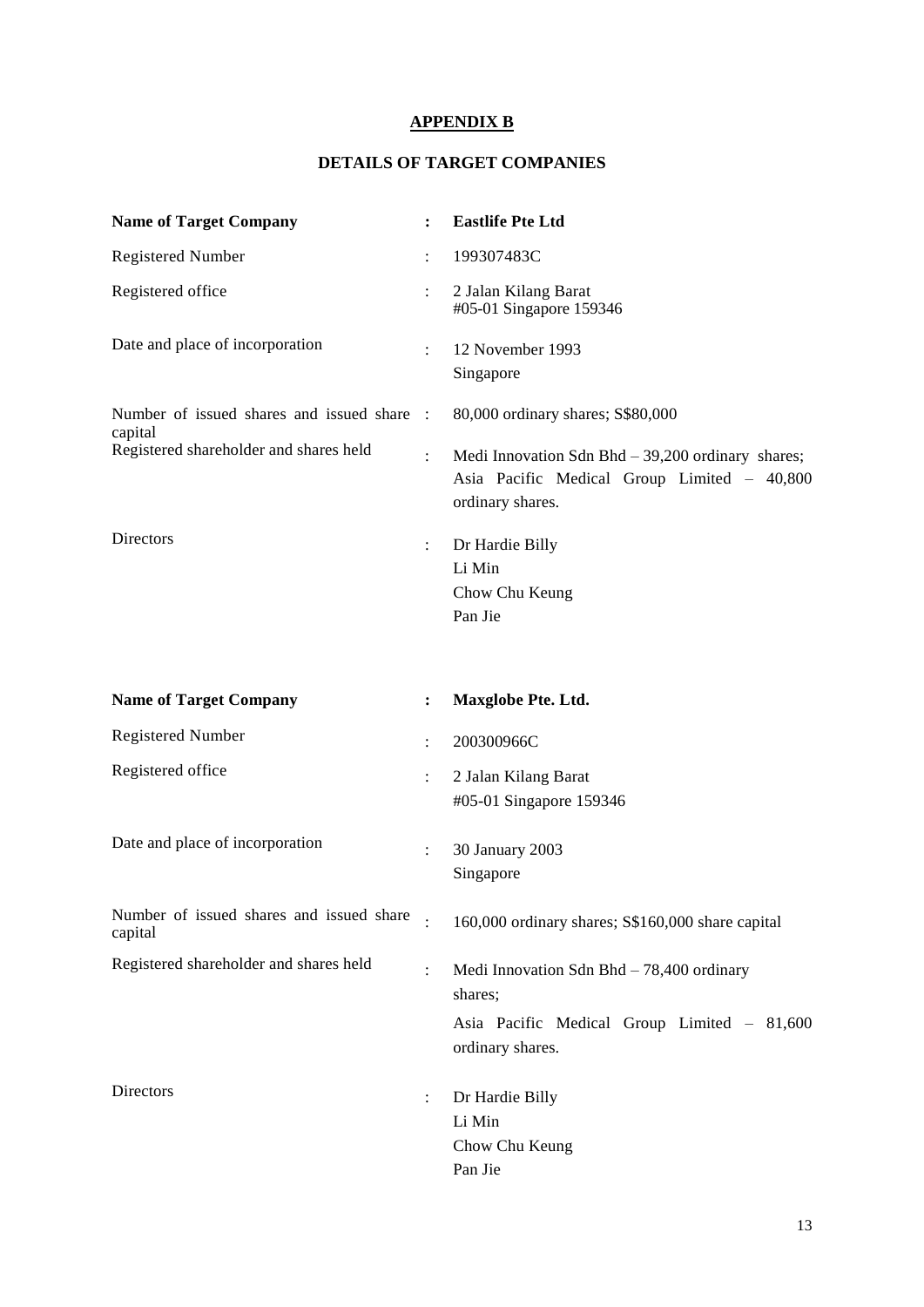#### **APPENDIX C**

## **CHANGE IN INTERESTS OF THE DIRECTORS, THE SUBSTANTIAL SHAREHOLDERS, THE SELLER AND THE LEAD DOCTOR**

As of the date of this announcement, the interests of the directors and substantial shareholders before and after the Proposed Acquisition are as follows:

|                                                                       | As<br>at<br><b>Proposed Acquisition</b>        | of<br>this<br>date<br>announcement and before the                     | After the completion of the<br>Proposed<br><b>Acquisition</b> based<br><b>Enlarged</b><br>the<br><b>Share</b><br>on<br>Capital <sup>(1)</sup> |                                                     | After the Proposed Acquisition<br>based on a Fully Diluted Basis <sup>(2)</sup> |                                                        |
|-----------------------------------------------------------------------|------------------------------------------------|-----------------------------------------------------------------------|-----------------------------------------------------------------------------------------------------------------------------------------------|-----------------------------------------------------|---------------------------------------------------------------------------------|--------------------------------------------------------|
|                                                                       | <b>Number</b><br>of<br><b>Shares</b><br>(2000) | <b>Approximate</b><br><b>Direct Interest</b><br>$(\frac{6}{9})^{(3)}$ | <b>Number</b><br>of<br><b>Shares</b><br>(2000)                                                                                                | <b>Approximate</b><br><b>Direct Interest</b><br>(%) | <b>Number</b><br>of<br><b>Shares</b><br>(2000)                                  | Approximate<br><b>Direct</b><br><b>Interest</b><br>(%) |
| <b>Directors</b>                                                      |                                                |                                                                       |                                                                                                                                               |                                                     |                                                                                 |                                                        |
| Tai Kok Chuan                                                         | 130,000                                        | 4.41                                                                  | 130,000                                                                                                                                       | 3.89                                                | 160,000                                                                         | 3.58                                                   |
| Hano Maeloa <sup>(4)</sup>                                            |                                                |                                                                       |                                                                                                                                               |                                                     | $30,000^{(4)}$                                                                  | 0.67                                                   |
| Fook<br>Wong<br>Choy Sunny                                            | 600                                            | 0.02                                                                  | 600                                                                                                                                           | 0.02                                                | 21,950                                                                          | 0.49                                                   |
| Yeo Chin Tuan<br>Daniel                                               | $\overline{\phantom{a}}$                       | $\overline{a}$                                                        | $\qquad \qquad \blacksquare$                                                                                                                  | $\overline{a}$                                      | 20,000                                                                          | 0.45                                                   |
| <b>Substantial</b><br><b>Shareholders</b>                             |                                                |                                                                       |                                                                                                                                               |                                                     |                                                                                 |                                                        |
| Dato Dr. Choo<br><b>Yeow Ming</b>                                     | 275,000                                        | 9.32                                                                  | 275,000                                                                                                                                       | 8.22                                                | 275,000                                                                         | 6.15                                                   |
| Qiang Lin Mei                                                         | 275,000                                        | 9.32                                                                  | 275,000                                                                                                                                       | 8.22                                                | 275,000                                                                         | 6.15                                                   |
| Kiow<br>Kim<br>Yoon                                                   | 300,000                                        | 10.17                                                                 | 300,000                                                                                                                                       | 8.97                                                | 300,000                                                                         | 6.71                                                   |
| Mdm Oei Siu<br>$\omega$<br>Hoa<br>Sukmawati<br>Widjaja <sup>(4)</sup> | 200,000                                        | 6.78                                                                  | 200,000                                                                                                                                       | 5.98                                                | $200,000^{(4)}$                                                                 | 4.48                                                   |
| <b>Seller</b>                                                         |                                                |                                                                       |                                                                                                                                               |                                                     |                                                                                 |                                                        |
| Pacific<br>Asia<br>Medical Group<br>Limited                           |                                                |                                                                       | $238.095^{(5)}$                                                                                                                               | 7.12                                                | 238,095 <sup>(5)</sup>                                                          | 5.33                                                   |
| <b>Lead Doctor</b>                                                    |                                                |                                                                       |                                                                                                                                               |                                                     |                                                                                 |                                                        |
| Dr<br>Kenneth<br><sub>or</sub><br>the<br>Lee<br>Doctor Entity         | $\overline{\phantom{a}}$                       | $\overline{\phantom{a}}$                                              | 158,730 <sup>(6)</sup>                                                                                                                        | 4.74                                                | 158,730 (6)                                                                     | 3.55                                                   |
| Other public<br>shareholders                                          | 1,768,533                                      | 59.97                                                                 | 1,768,533                                                                                                                                     | 52.86                                               | 2,789,212                                                                       | 62.43                                                  |
| <b>Total</b><br><b>Share</b><br>Capital                               | 2,949,133                                      | <b>100.0</b>                                                          | 3,345,958                                                                                                                                     | 100.0                                               | 4,467,987                                                                       | 100.0                                                  |

**Notes:**

(2) "Fully Diluted Basis" shall mean an aggregate of 4,467,988,303 Shares that have been issued and additional shares that could be issued pursuant to all agreements, options, warrants or other convertible securities that are subsisting or that are proposed as at the date of the Share Purchase Agreement (regardless of whether they are vested, exercisable or convertible in accordance with their terms). For the avoidance of doubt, the aggregate of 4,467,988,303 Shares on a Fully Diluted Basis consist of, as at the date of the Share Purchase Agreement, the outstanding Share Capital of

<sup>(1)</sup> "Enlarged Share Capital" shall mean the aggregate of the share capital of the Company, the Consideration Shares and the Doctor's Shares, being 3,345,958,711 Shares and assuming that none of the outstanding convertible securities of the Company (including options and warrants) that are subsisting or that are proposed as at the date of the Share Purchase Agreement are exercised or converted.